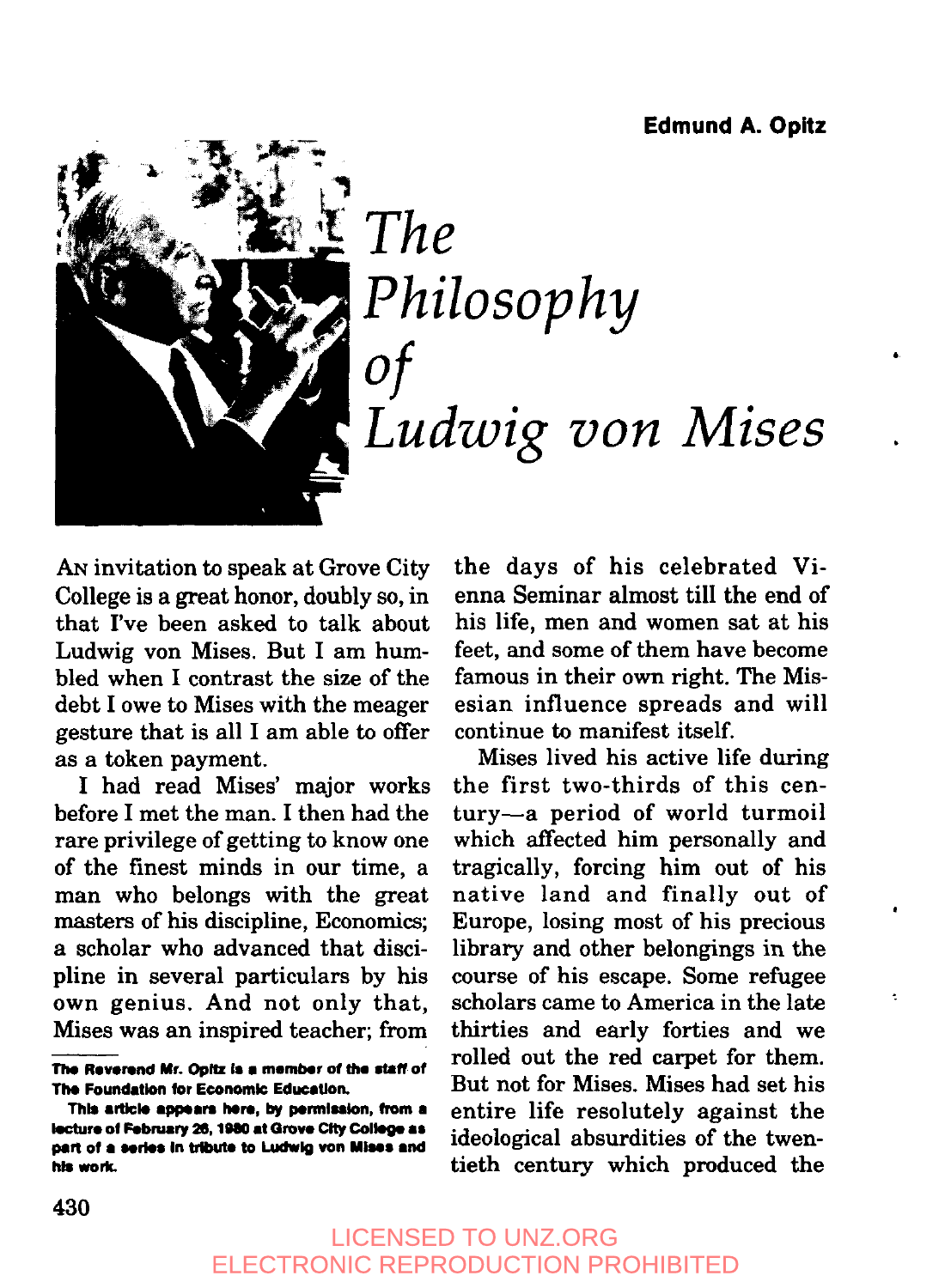totalitarian upheavals in Europe, as well as the milder but related political and social events in America.

Those European intellectuals who had opposed European fascism and communism in the name of socialism were welcomed here by their domestic counterparts--American socialists, liberals and New Dealers. Lectureships, academic appointments and other honors were made available to them. With Mises it was different. His teachings were a threat to every variety of statism, whatever the label: communism, fascism, Naziism, state interventionism, national planning.

Communist and fascist gangs fought pitched battles in the streets of European cities, but these brawlers were really brothers under the skin; both were statists and collectivists. They fought each other for power; they hankered for the authority to put a nation under red shirts versus brown shirts versus black shirts. But they had a common enemy, and they knew it. The common enemy of all the totalitarians was the old-fashioned Whig philosophy, which, in the second quarter of the nineteenth century began calling itself "liberalism."

#### **Classical Liberalism**

Classical liberalism believed in liberty and justice for all; it severely restricted the role of government and politics; it stood for the Rule of Law, private property, and the free market economy. It designed a set of rules which maximized every person's opportunity to pursue his personal goals; it worked for equal freedom by abolishing the legal privileges which had hitherto given some groups in society unfair advantages over others. It got rid of serfdom and slavery.

Mises was a liberal in this oldfashioned sense, at a time when the intellectual currents in Europe and America were nearly all moving in other directions. And so, his arrival in New York went almost without notice. But Mises did have readers in this country, and one of them was Henry Hazlitt, who had reviewed Mises' great book, *Socialism,* shortly after the English translation became available. Mises and Hazlitt had exchanged letters, and Hazlitt tells about receiving a phone call one day in 1940, a short time after Dr. and Mrs. Mises arrived in Manhattan. "The voice at the other end of the line," Hazlitt recalls, "said 'This is Ludwig Mises.' It had the same effect on me," Hazlitt continues, "as if the voice had said 'This is Adam Smith'." Such--in the eyes of a select few--was the stature of the man who arrived in New York on the 2nd of August, 1940.

Cast your mind back about a quarter of a century, to the mid-fifties. Mises had been here for fifteen years, he had gained a number of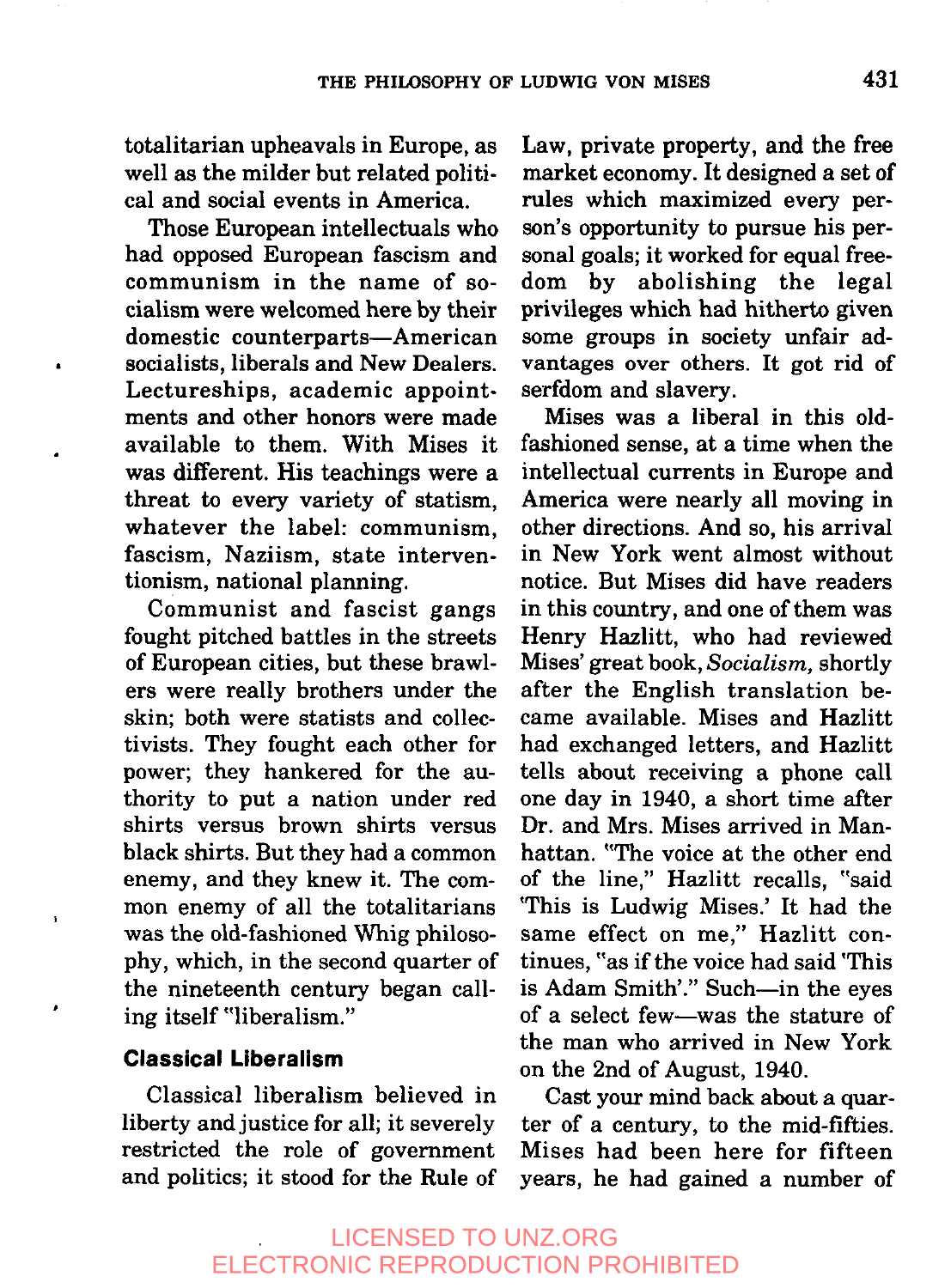friends and his influence was spreading. Yale University had published his monumental *Human Action* and reprinted his *Theory of Money and Credit* and *Socialism.* These are among the great books of our time, although their time is yet to come.

The news began to filter down into the universities that here was a man of massive intellect and broad cultivation who had devoted a lifetime of rigorous thought to expounding and defending the free market economy --call it capitalism--together with its correlate, the old-fashioned liberal social philosophy. This was but the echo of a forgotten language on most campuses, where orthodoxy in the social sciences included central planning of the society and governmental regulation of the economy among its basic tenets. It occurred to several faculties that it might be a nice gesture in the direction of academic balance to give Mises an hour on campus to tell the students all about capitalism.

Mises has told us why he refused to accept these invitations. "Some of these teachers," he wrote, "try... to demonstrate their own impartiality by occasionally inviting a dissenting outsider to address their students. This is mere eyewash. One hour of sound economics against several years of indoctrination of errors!

"If it were possible to expound the operation of capitalism in one or two short addresses," he continued, "it

would be a waste of time to keep the students of economics for several years at the universities. It would be difficult to explain why voluminous textbooks have to be written about this subject. It is these reasons that impel me reluctantly to decline your kind invitation."

I am in perfect accord with the sentiments expressed in this letter of Mises; Mises' philosophy is not to be summarized; not in an hour, not in a semester. I shall not try; but if I succeed in intriguing even one person into reading Human Action who otherwise might have neglected it the purpose of this lecture will have been achieved.

### **Mises as a Man of Thought-A Man of Action**

Ludwig von Mises was a man of action; but by action I do not mean "activity." As the world tends to judge activity, men of action are presidents, generals, explorers, mountaineers, race car drivers and the like. Mises' action was thought, and thought is the most intense form of action there is, and the most enduring. If some present day Emerson were to write an essay on Man: As Thinker, he could do no better than to hold up Mises as his exemplar. In Mises, thought and action joined, and were as one.

! do not mean to suggest that when Mises was asked to list his occupation he wrote in "Thinker," or

.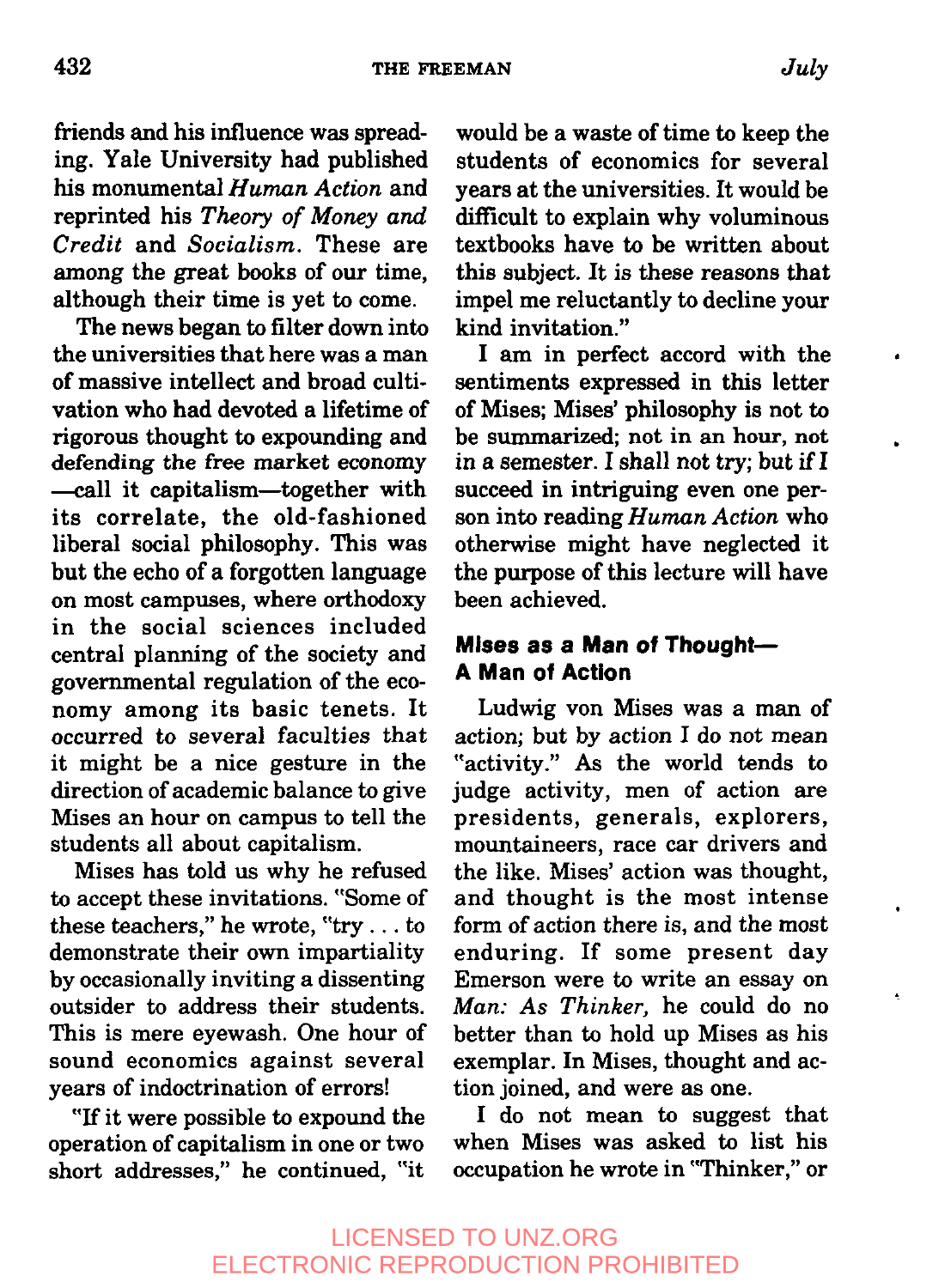"Philosopher." I suspect he wrote "Economist." In popular understanding, an economist is someone who concerns himself with the workings of business, industry, and trade or one who forecasts the ups and downs of the stock market. Now, these are indeed important human concerns; and Mises did write several big books about production and distribution, capital and interest, money and credit, work and wages, the business cycle, and the several other topics dealt with in academic courses in economics. But Mises' thought and his writings ranged over the whole spectrum of knowledge, from epistemology to history; he wrote about human action over time--from the inner motivations which give rise to action to the remote consequences of a person's decision to act one way rather than another.

I used to walk past a store window in a town where I lived, in which was displayed a drawing of the old pirate symbol, a skull and crossbones. As you walked past this drawing of a death's-head it changed, all of a sudden, as if by magic, into the portrait of a lovely woman. Change perspective and things have an entirely different focus. Misesian economics represents a new focus; the subject matter changes from a mere bread-andbutter affair into an affair of the mind and spirit; economics deals with valuing, purposeful, goalseeking man.

"Production is not something physical, natural and external," writes Mises, "it is a spiritual and intellectual phenomenon. Its essential requisites are not human labor and external natural forces and things, but the decision of the mind to use these factors for the attainment of ends. . . . The material changes are the outcome of spiritual changes."

#### **A Disposition Toward Freedom**

Nearly everyone in the modern world has a disposition toward freedom, and this disposition is powerfully strengthened by the Christian philosophy. Nevertheless, freedom lives precariously in our time in the few places where it survives at all. Freedom may be lost because people do not care enough for it, but that is not our trouble. We want it, but perversely we try to implement freedom by social policies which inhibit and destroy it. There is an anti-economic mentality; it is a refusal to face up to the way-thingsare in this significant portion of the human situation.

The theologian may give lip service to the idea of God's overlordship of the whole of life yet in practice refuse to admit the existence of an economic realm in which prevails a regularity of phenomena to which he must adjust his action. Man may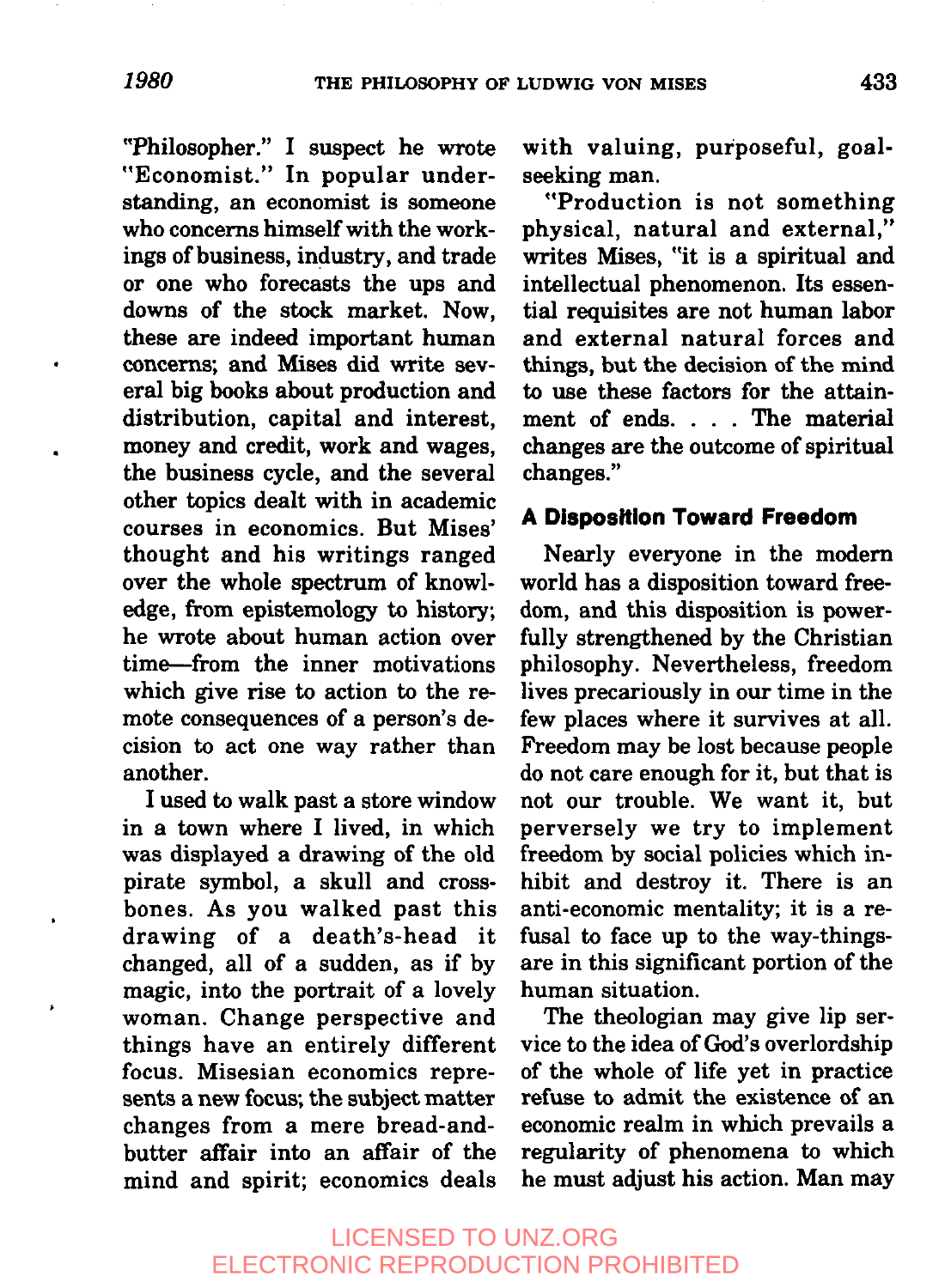try to deny his creaturehood in this area, and think to annul economic laws by statute. But if there are regularities here, man must reckon with them; or they will have their reckoning with him.

It is a fact of the human situation as such--regardless of the nature of the social order---that mankind does not find, ready-made in its natural environment, the wherewithal to feed, house, and clothe itself. There are raw materials only, and most of these are not capable of satisfying human needs until someone works over these natural resources and transforms them into consumable goods. Man learns to cooperate with nature and make use of natural forces to serve his ends. He has to work in order to survive. Work is built into the human situation; the things by which we live do not come into existence unless someone grows them, harvests them, manufactures them, builds them, transports them.

#### **Learning to Economize**

Work is irksome and things are scarce, so people must learn to economize and avoid waste. They invent laborsaving devices; they manufacture tools, they specialize and exchange the fruits of their specialization. They learn to get along with each other, our natural sociability reinforced by the discovery that the division of labor benefits all. Division of labor and volun-

tary exchange constitute the market place, which is the greatest laborsaving device of all.

"This division of labor, from which so many advantages are derived," wrote Adam Smith, *"is* not originally the effect of any human wisdom which foresees and intends that general opulence to which it gives occasion. It is the necessary, though very slow and gradual, consequence of a certain propensity in human nature.., the propensity to truck, barter, and exchange one thing for another.... It is common to all men, and to be found in no other race of animals."

The longest journey must begin with a single step, and it is a very long journey that leads from those primitive beginnings to the complex economic order of our time. But at every step along the way there is that human need to cope with scarcity, to satisfy creaturely needs, to provide for material well-being. And it is just as true now as it ever was that human labor is required before goods appear, and that prosperity depends upon productivity.

#### **Signs of the Market**

The visible signs of our economic activities are all about us; factories, stores, offices, farms, mines, transportation systems, power plants, and so on. These are the locations where work is performed, things transformed, services rendered, goods

# LICENSED TO UNZ.ORG ELECTRONIC REPRODUCTION PROHIBITED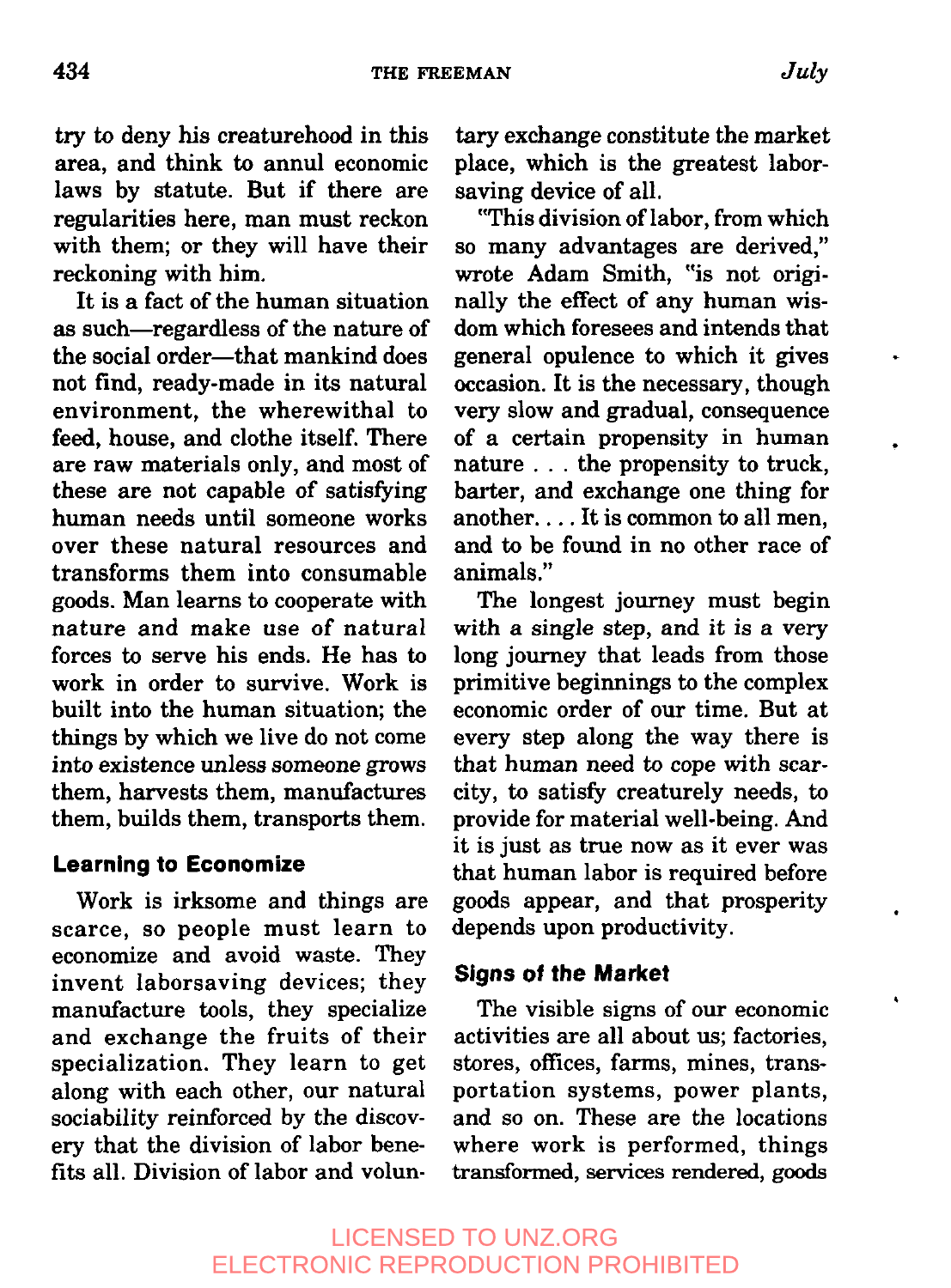exchanged, wages earned, money spent. This is the economy, and the hallmark of the free society is that the economy is not under governmental control; politicians do not regulate the economy, consumers regulate the economy by their buying habits. The billions of consumer decisions made daily in the market place to buy or not to buy determine what goods will be produced, in what quantities, sizes and colors. Consumers, by their market-place decisions, determine who shall stay in business, and how large and prosperous a business shall be. The changing needs, desires, and tastes of consumers regulate wages and salaries. If an entrepreneur makes a profit it is a sign that consumers approve of the services he renders them. In the market place the consumer is sovereign.

The free society has an indispensable role for government. The law, in a society of free people, protects the life, liberty, and property of all persons alike, ensuring peaceful conditions within the community. Government performs as an impartial umpire, by interpreting and enforcing the previously agreed upon rules. A free society endeavors to secure and preserve freedom of personal action within the rules, and the rules are designed to maximize liberty and opportunity for everyone.

Government, in the interest of

maximum freedom, uses lawful force against criminals in order that peaceful citizens may go about their business. The use of lawful force against criminals for the protection of the innocent is the earmark of a properly limited government, and it stands in utter contrast to the state's use of tyrannical force on peaceful citizens--whatever the excuse for such action. It's the contrast between defensive force and aggressive violence; it's the rule of law versus oppression.

#### **Laissez-faire Capitalism**

In a society where people are free the economic order is referred to as capitalistic. Some prefer to call it the market economy, or the private property order. Laissez-faire capitalism-when the term is shorn of the pejorative connotations that opponents have injected into it- laissez-faire capitalism is the ideal of individual liberty and voluntary association applied to the workaday economic world. It is the economic counterpart of a social order where individual persons have maximum latitude to pursue their personal goals.

Mises believed in the unhampered market economy, and with enormous erudition in several large volumes he expounded the operations of this intricate system. Starting with the self-evident truth that people would rather be more prosperous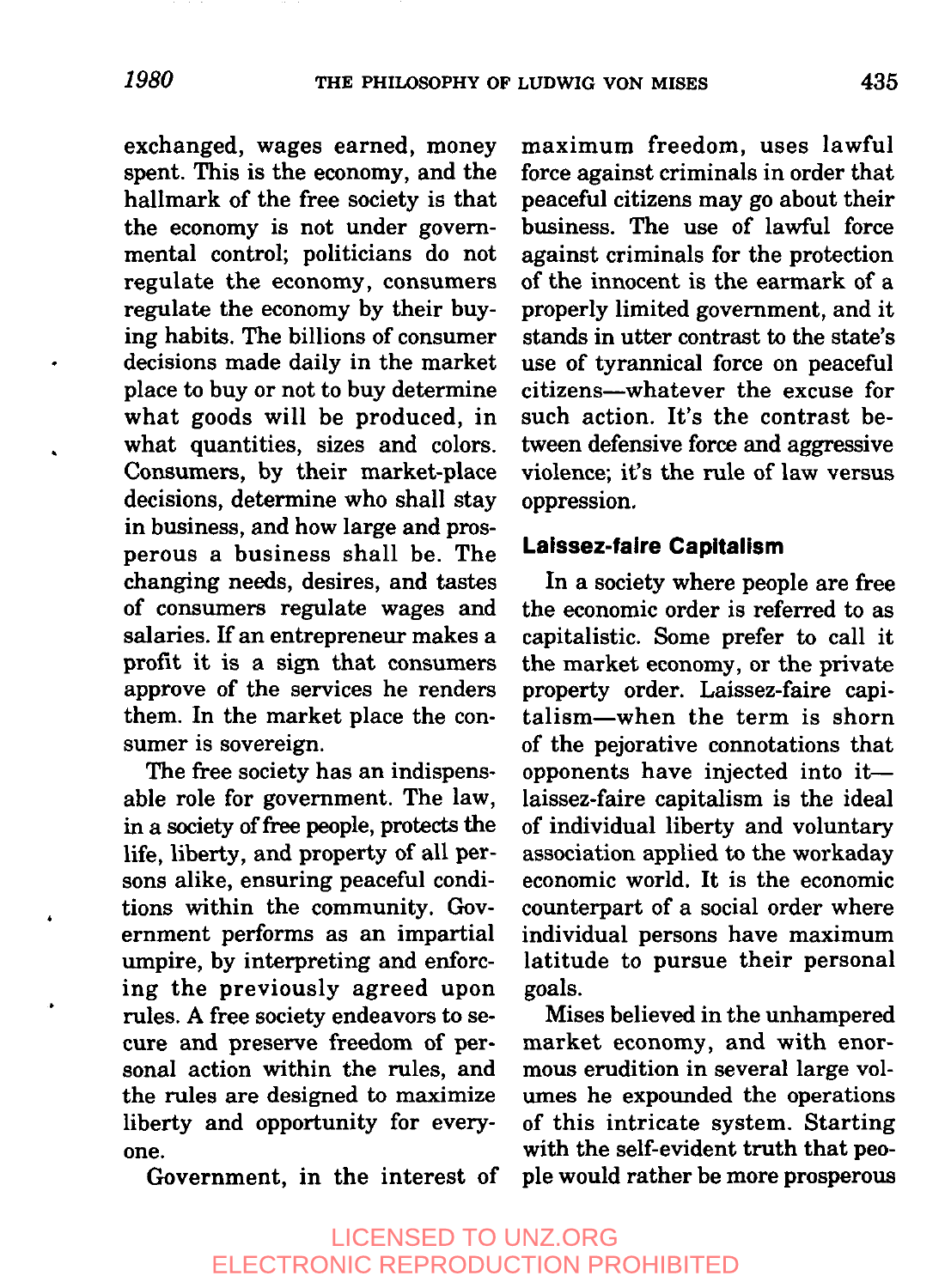than less prosperous, other things being equal, Mises demonstrated with devastating logic that every political interference with the market hurts some people and makes the entire society poorer. The way to make the nation richer and benefit everyone is to turn the market loose; remove every obstruction that interferes with people's freedom in the market place and the nation's wealth will be maximized. There is no way to upgrade the general welfare except by increasing productivity, and a free people is more productive than a politically regulated people.

#### **Political Intervention**

Government is not an economic institution; government is a political institution, and there's no way that you can employ a political means to accomplish an economic end. All political interventions can do is transfer wealth from one set of people to another set; political action does not produce the wealth it redistributes. Furthermore, government is society's power structure, and when the government uses a power play to garnishee wealth from producers it will redistribute that wealth to those who possess enough political clout to go to Washington and lobby for subsidies. And this will not be the poor.

The welfare state operates, ostensibly, for the benefit of "the poor," but "the poor" are in reality its principal victims. Every economic program launched by government defeats the purposes for which the program is proposed. For example, government embarks on a vast public housing project, and Mises demonstrates that the end result will be a misallocation of resources and fewer housing units than would be available were housing left to the market.

The welfare state is a misnomer; a more apt label for what we have is the provider state. The theory back of the provider state is that government will supply the material wants of the people by way of food stamps, public housing, free schooling, medical care, direct relief, or whatever.

Now, the government has nothing of its own to give away so what it gives to Peter it must have first taken from Paul. The government takes from producers a portion of everything they manufacture or grow, and it takes a portion of everything people earn by rendering services of one kind or another. The government redistributes a portion of the wealth siphoned into its coffers by taxation, and thus another accurate label for the kind of government we now have is the redistributive state. The market place allocates rewards peacefully, and then government forcibly reshuffles the original apportionments.

It goes without saying that the

# LICENSED TO UNZ.ORG ELECTRONIC REPRODUCTION PROHIBITED

÷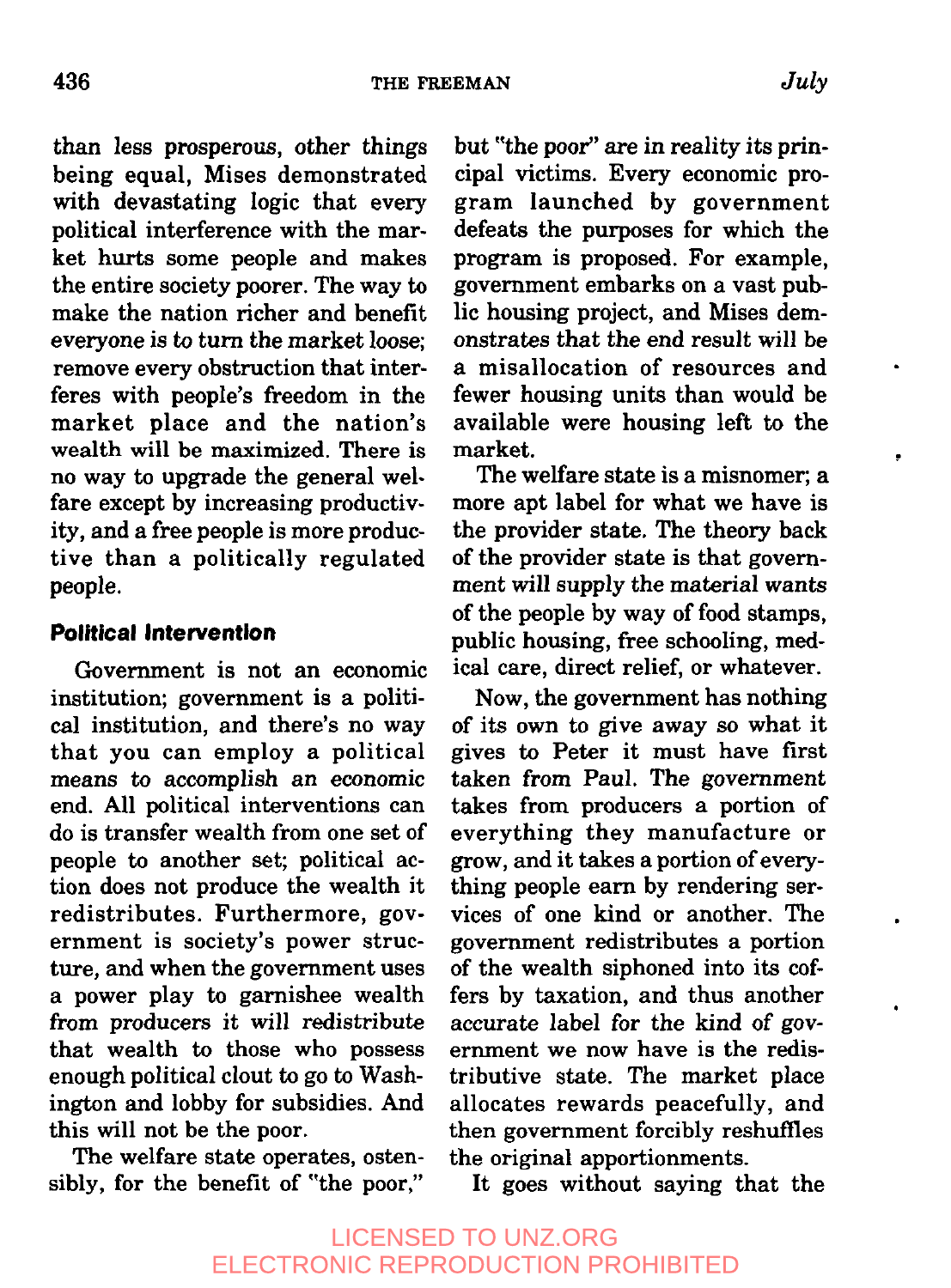market place does not always proportion reward to merit. But the state is not a meritocracy either! The populace, when free, rewards its heroes, and they may not be yours. On the other hand, the market place never punishes merit; the rack, the wheel, and the stake are exclusively instruments of the state. If the state is allowed autocratic power in the market place it will curb freedom everywhere else.

If the mood of the citizens is to demand or accept government handouts a new breed of politicians will emerge, soliciting votes on the promise of more government largess to satisfy the demands of the various pressure groups and lobbies. The siren song is: Vote yourself a raise in pay, or vote yourself better housing, cheaper food, free medical care, and the like.

#### **What Government Gives, It Must First Take Away**

Now we know that this world of ours is not run along the lines of something-for-nothing; there is always a *quid pro quo. If* government gives you something-for-nothing or something-for-less, it is obvious that this same government is forcing some of your fellow citizens to take nothing-for-something, or less-forsomething. Your gain is another's loss; you are living at the expense of someone else. Other people are being victimized for an assumed benefit you enjoy. This is unfair; it is immoral.

The ethical code is violated whenever you pick another person's pocket or steal his purse, and the violation is compounded when you do it legally, that is, when you allow government to do your thieving for you. But only a people with larceny in their souls will write a form of theft into their statutes. Some cynic has suggested that robbery is the first laborsaving device. He's at least half right. And if people do covet their neighbor's property they will surely find legal ways to get their hands on it, and conscience will bend around to approve.

An exclusive preoccupation with economizing may lead some people to neglect ethical and other considerations in their single-minded drive to have their own way, to succeed, to get more for less---more reward for less effort; maximum gain, regardless; something for nothing, whenever possible. So economic science, from the very beginning, has been joined symbiotically to a philosophy of society called Whiggism or Whiggery in the eighteenth century, later to adopt a more fitting label, liberalism. The term, Whig, derives from Whiggamore, a label contemptuously applied to some of the seventeenth-century English Dissenters and Nonconformists who led the opposition to the court party. Adam Smith was a Whig, so was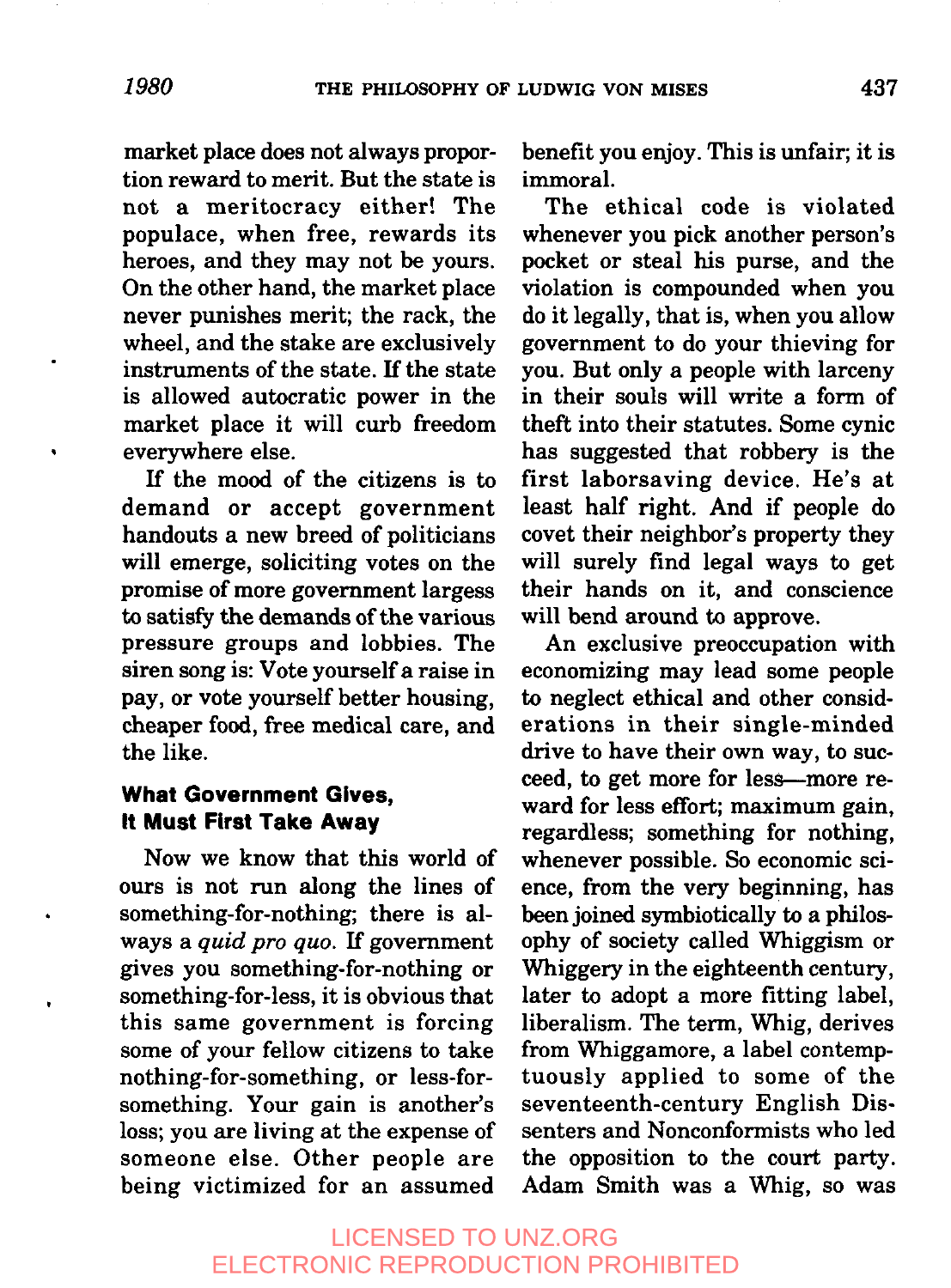438 THE FREEMAN

Edmund Burke, and so were most of the men we speak of as Founding Fathers. The Whig Party of England became the Liberal Party in 1829.

#### **The Wealth of Nations**

Adam Smith, writing in 1776, described the prevailing "mercantile system, in its nature and essence a system of restraint and regulation." In contrast to this "system of restraint and regulation" Adam Smith offered "the liberal plan of equality, liberty and justice." These words of Adam Smith shed a good deal of light on our efforts to understand what men like Mises mean by "laissez-faire capitalism."

Laissez faire has never meant a free-for-all; capitalism has never implied the absence of rules. Adam Smith does speak of"allowing every man to pursue his own interest in his own way," and if those words are lifted out of context they do suggest a desperate no-holds-barred, rough and tumble struggle for money and power. But when we know that these two lines I have quoted from Smith follow one another in the same sentence his meaning is unmistakable. He is advocating a society based on equality, liberty and justice.

Once you have a society whose rules are designed to offer equal justice for all persons, then everyone is free to pursue his personal goals. This is the free society of classical

liberalism, and the free economy- or capitalism--is the only way a free people can conduct their economic affairs.

#### **Spiritual Foundation**

Classical liberalism presupposes a religious philosophy which regards man as a created being who bears a unique relation to God, being formed in His image—meaning that man possesses free will and the ability to initiate and command his own actions. This free being is under the moral law laid down in the original constitution of things, responsible for discovering this law and obeying it. He is given dominion over the earth. He is commanded to work in order that he might eat; he is the steward of the earth's scarce resources and held accountable for their economic use.

Classical liberalism, in other words, is the secular projection of Christian philosophy. The American Dream, as Jacques Maritain put it, kept "alive, in human history, a fraternal recognition of the dignity of man--in other words, the terrestrial hope of man (expressed) in the Gospel." The thing called "liberalism" today, bears no resemblance whatsoever to classical liberalism; it has nothing in common with the Whiggism of Adam Smith or the liberalism of Ludwig yon Mises.

ţ.

Mises wrote a book entitled *Liberalism,* describing liberalism as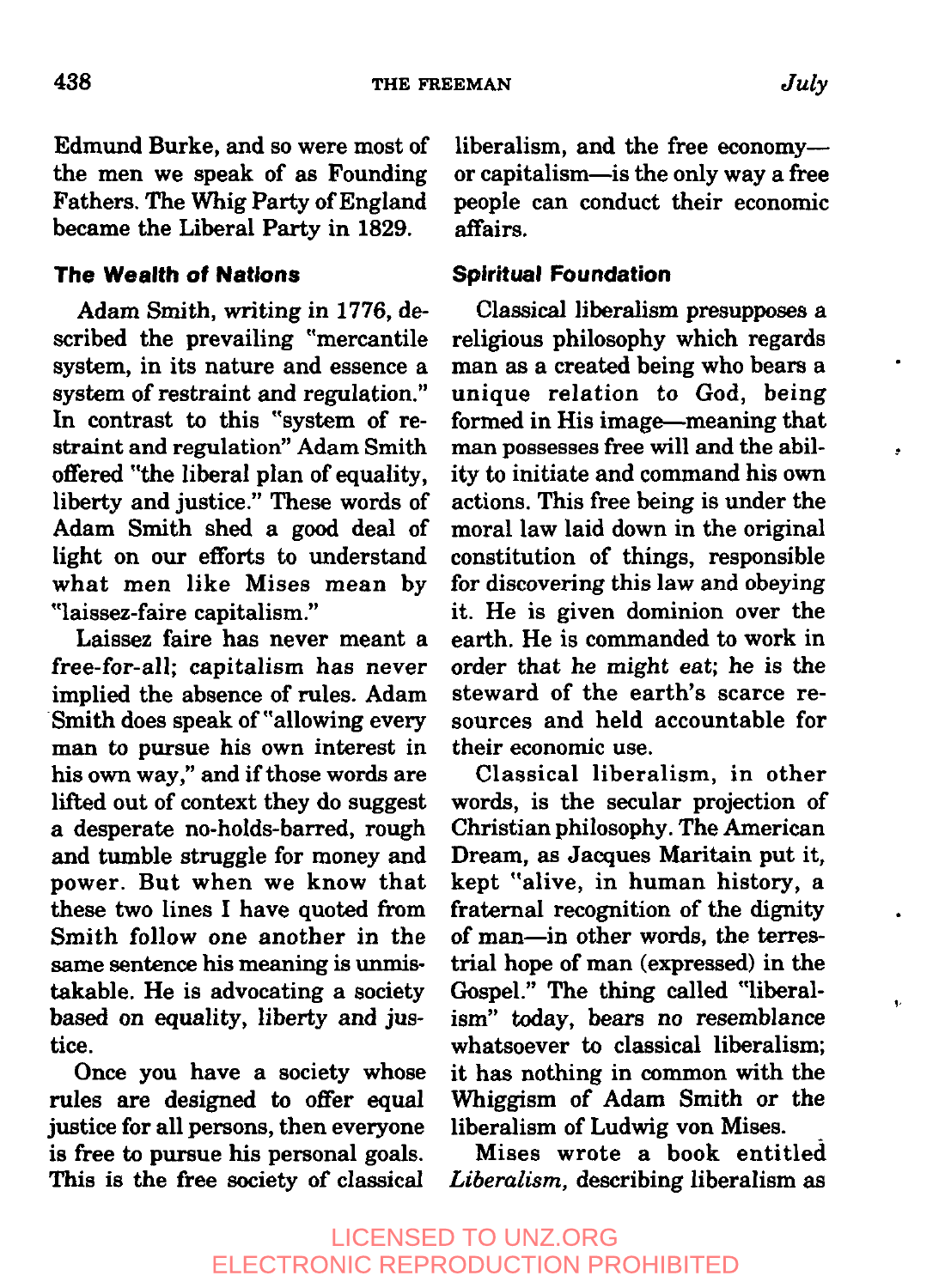"a doctrine directed entirely towards the conduct of men in this world... it has nothing else in view than the advancement of their outward, material welfare and does not concern itself directly with their inner, spiritual and metaphysical needs."

#### **A Deeper Meaning**

Now, some critics of classical liberalism have judged it to be crass, too neglectful of man's higher nature. Not so, says Mises: "The critics who speak in this vein show only that they have a very imperfect and materialistic conception of these higher and nobler needs. Social policy with the means that are at its disposal, can make men rich or poor, but it can never succeed in making them happy or in satisfying their inmost yearnings .... All that social policy can do is... further a system that feeds the hungry, clothes the naked, and houses the homeless. Happiness and contentment do not depend on food, clothing and shelter, but, above all, on what a man cherishes within himself. It is not from disdain of spiritual goods that liberalism concerns itself exclusively with man's material wellbeing, but from a conviction that what is highest and deepest in man cannot be touched by any outward regulation."

Mises further describes some of the central principles of classical liberalism as individual liberty,

equal treatment under the law, and the elimination of class privileges; private property, the free market, free trade, and the peaceful cooperation of all mankind. Most Americans still respond positively to these ideals because they are part of our heritage inscribed in our basic documents, celebrated on patriotic holidays.

Man has an innate urge to live better, including the drive to improve his material circumstances and enjoy more prosperity. To this end he has always engaged in some degree of specialization, and he's traded and bartered things he wants less for whatever it is he wants more. These voluntary exchanges are market transactions.

#### **The Cultural Framework**

The market has always existed; voluntary exchanges occur among primitive peoples, and there is a brisk under-the-counter market in communist nations like Russia and China. But mere wishes do not transform the market into the market economy. The market economy emerges only when the cultural conditions prepare the ground for it, as was the situation in certain western nations in the eighteenth century.

When a nation's cultural framework includes such spiritual ingredients as the rule of law, equal liberty, security for property, a high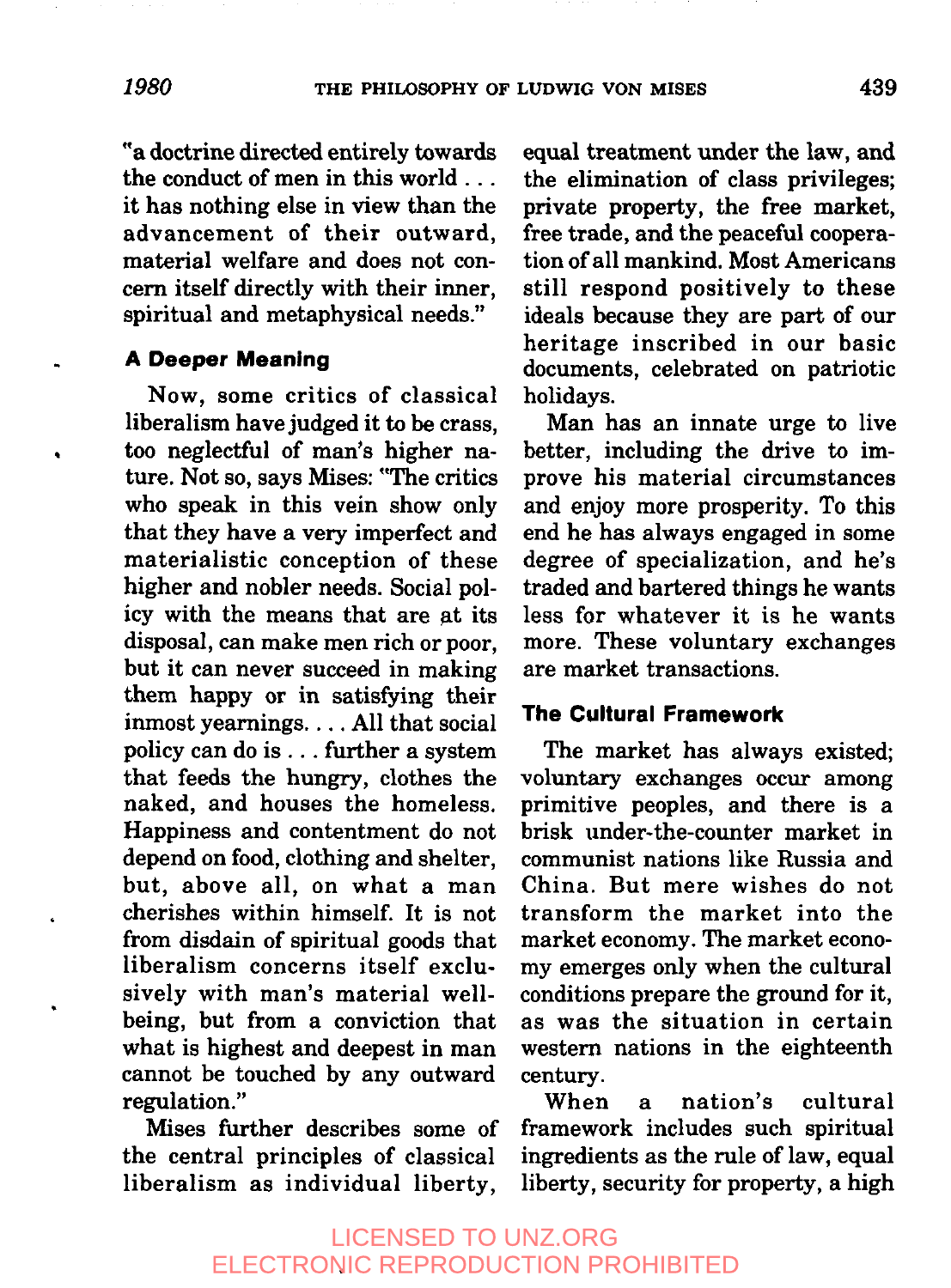level of morality, and that respect for rationality which makes science and technology possible, then the impulses and incentives which everywhere produce the market will give rise to capitalism, or the market economy--which is the market institutionalized.

"The reformers of the oriental peoples want to secure for their fellow citizens the material well-being that the Western nations enjoy," writes Mises, "... they think that all that is needed.., is the introduction of European and Western technology." What they really need, Mises continues, is "the social order which in addition to other achievements has generated this technological knowledge .... The East is foreign to the Western spirit that has created capitalism ."

How can a society whose worldview includes such doctrines as Maya, karma and caste produce the social structure upon which the market economy is based? Accept the idea of Maya and you exclude the idea of a rationally structured, cause and effect universe. The doctrine of karma makes it virtually impossible for individuals to have the necessary self-responsibility and will to succeed which are essentials for a going-concern economy. And caste divisions in a society are incompatible with the idea of inherent rights and equality before the law. Capitalism is rooted in the cultural

heritage of the West, Christendom, and you can't have the fruits without the roots; you cannot merely  *an end result--to will the end* is to will the means.

#### **A Creative Intelligence**

The pivot on which Western culture has turned is the conviction that a Creative Intelligence is working out its purposes through nature, history and persons; and that every individual enjoys a unique relationship with this Power. Because he is a created being, there is a sacred essence in man, which, in the fullness of time was understood as conferring certain rights and immunities in the political sphere.

By the eighteenth century, our philosophical forebears regarded as self-evident the truth that all men are created equal, possessing certain rights endowed by the Creator. Government was to be structured around the sovereign person so as to secure his rights and protect his private domain. Americans organized themselves politically around a spiritual framework which, paradoxically, regarded politics as relatively unimportant. The law was to protect life, liberty and property, so that men and women could better attend to the more important things in life-such as religion, art, education, science, sociability and play.

ś

The philosopher-king idea had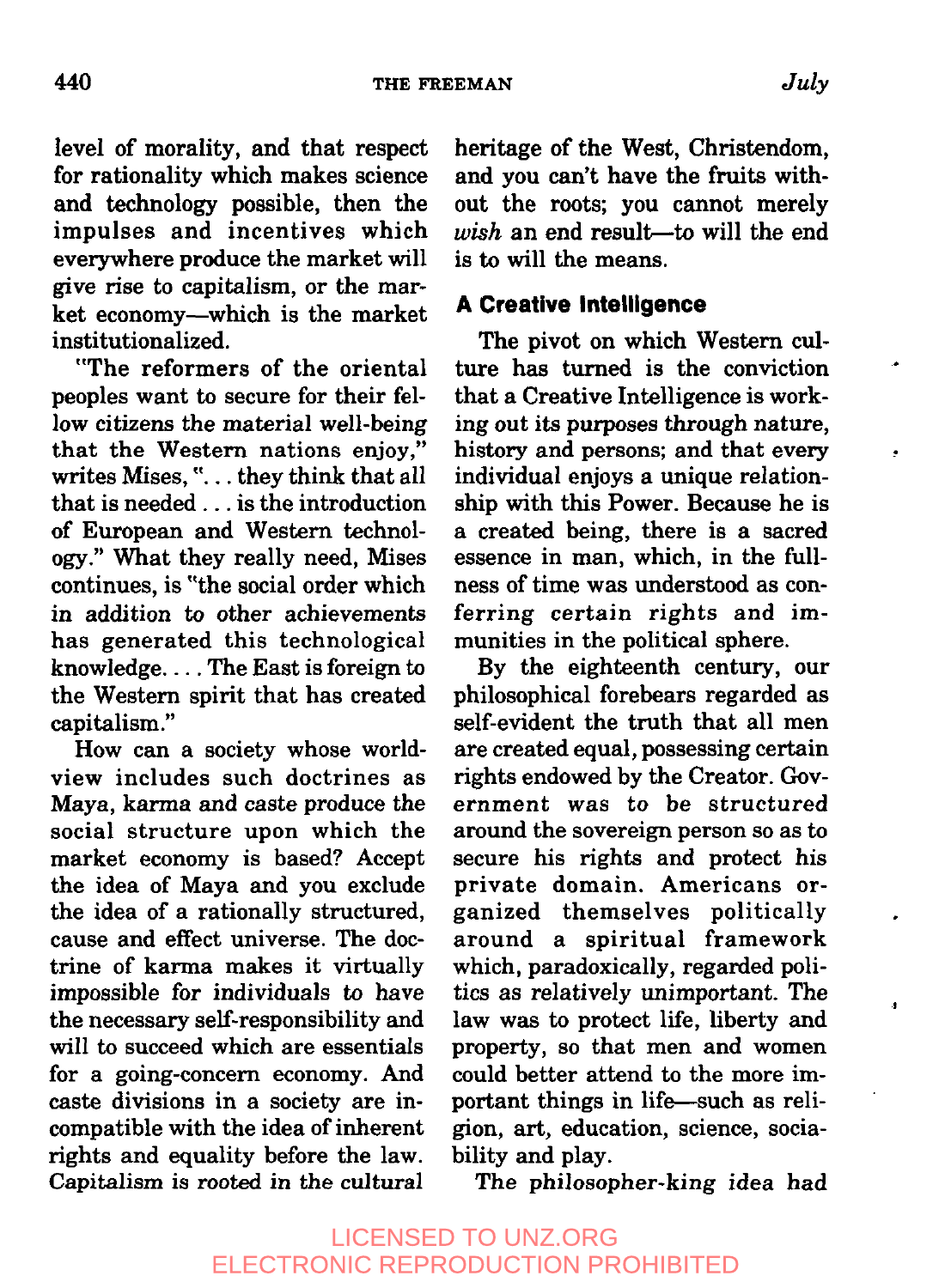prevailed in most ages: Find the wisest and best men and then give them power over the nation so as to magnify their capacity to do good. The American notion was just the opposite. Americans had had some experience of the corrupting influence of power, and they were aware of the depravity of human nature-that man is a fallen creature. So the brand new political idea adumbrated on these shores was to limit political power so drastically that even if evil men do seize power they can't do much harm. I'd phrase their insight this way: Never advocate any more power for your best friends than you would want to have wielded by your worst enemies.

#### **The Political and Economic Aspects of Freedom**

Two centuries ago things came to a head, in two great social achievements. In the Declaration of Independence and Constitution we had the political philosophy and the legal structures for a society of free people. The economic counterpart of our unique politics was the free economy, which promised a society of prosperous people.

But at this very period, Western civilization was to undergo a process of radical secularization which virtually destroyed the ideas of human nature and destiny which undergirded our freedom and prosperity. The human person underwent a radical devaluation; once regarded as the lord of creation he came to be looked upon as the accidental end product of natural and social forces--"little more than a chance deposit on the surface of the world, carelessly thrown up between two ice ages by the same forces that rust iron and ripen corn."

Gone was the idea of a moral law for man's guidance and fulfillment; gone was the idea of free will: a man's character was not made *by* him, but *for* him. Man was the mere creature of circumstance, deprived of initiative, he could not act, he could only react.

An English critic named Christopher Booker, writing on Samuel Johnson, makes reference to this enormous transformation in the human outlook. "On the eve of the French Revolution and the age of Romanticism, European civilization stood on the verge of one of the most astonishing and fundamental shifts in collective consciousness in history--the keynote of which was to be an almost exact reversal of every truth about human nature and experience which Johnson had fought through to with such remorseless honesty and pain.., it was proclaimed that human happiness could be achieved by political means, that the causes of most human ills did not lie within us, but outside us. If there was one belief which was to characterize western

### LICENSED TO UNZ.ORG ELECTRONIC REPRODUCTION PROHIBITED

 $\lambda$ 

 $\overline{\phantom{a}}$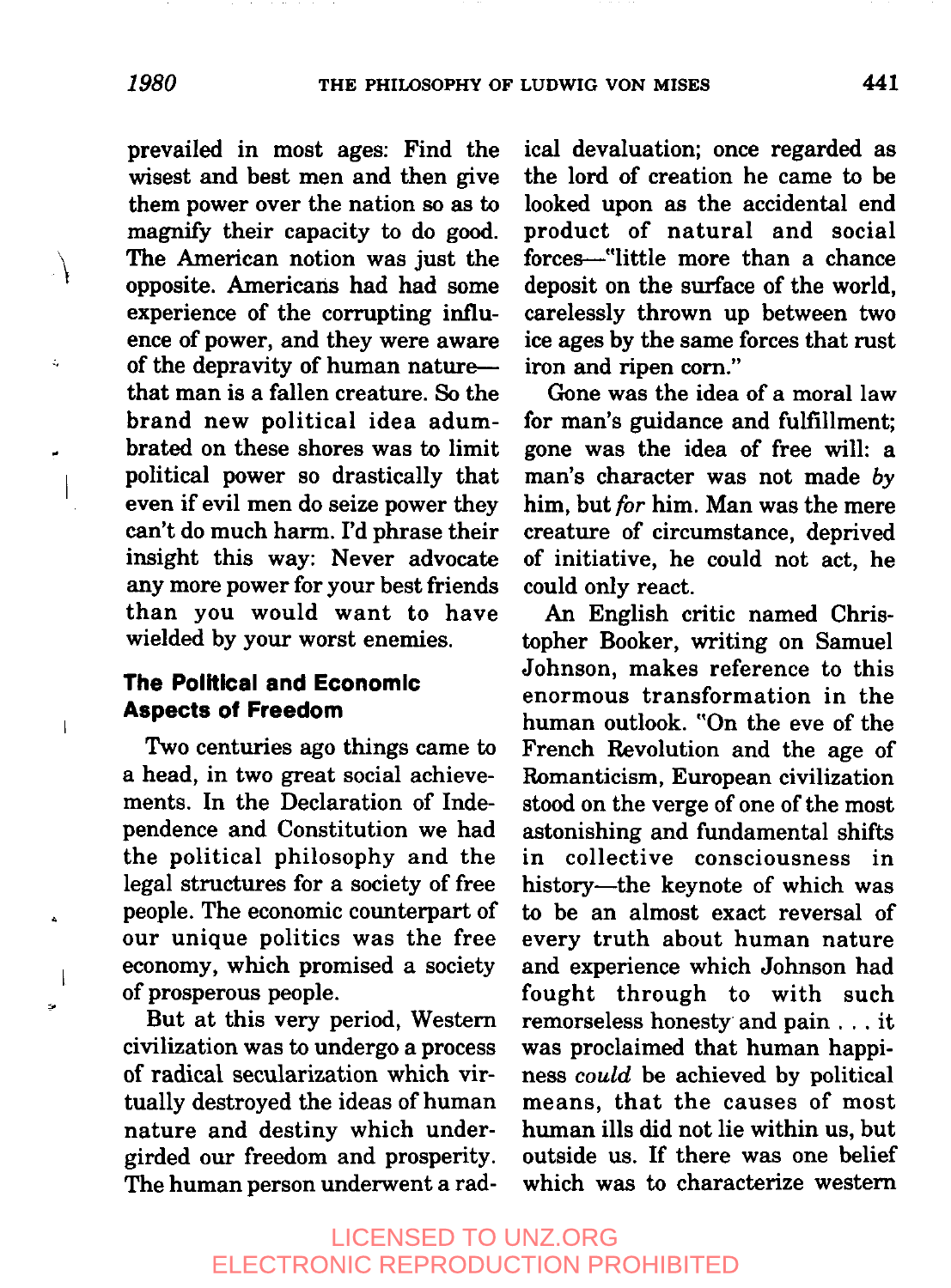civilization with ever increasing force from the time Johnson passed away, it was that most human suffering is caused by external factors. In Marx, in Freud, in almost every philosopher and thinker who has shaped western attitudes over the past two hundred years (with one or two towering exceptions, such as Dostoevsky), we find this same overpowering drive to offload the blame for all our guilt, our pain, onto others, onto society, onto our parents, onto political structures, onto our material circumstances." (The American Spectator, October, 1978.)

#### **The Consequences of Error**

The religious and philosophical errors of the eighteenth and nineteenth centuries produced the social and personal disasters of the twentieth century--faulty thinking and fallacious ideas have come to violent issue in the wars of our time. We tried, and we erred; but we can learn from our mistakes. Try a new direction, and we may succeed. Indeed, we are succeeding as more and more thoughtful people examine the philosophy of freedom in its several

dimensions and deeper levels. And as they search, more and more people are encountering the towering figure of Ludwig von Mises. Here was a man of unwavering integrity, a man who lived the truths he taught.

It is impossible to summarize the philosophy of Ludwig von Mises, but I shall close with what might be construed as a personal testimony by Mises himself, which does sum up the character of the man. It is a paragraph from his little book *Bureaucracy.*

"Mankind would never have reached the present state of civilization without heroism and selfsacrifice on the part of an elite. Every step forward on the way toward an improvement of moral conditions has been an achievement of men who were ready to sacrifice their own well-being, their health, and their lives for the sake of a cause that they considered just and beneficial. They did what they considered their duty without bothering whether they themselves would not be victimized. These people did not work for the sake of reward, they served their cause unto death."  $\qquad$   $\qquad$ 

#### **Books by Mlses**

**Of the** numerous volumes **written by** and about this outstanding economist, a dozen or more are stocked for resale by: The Foundation for Economic Education, Inc., Irvington-on-Hudson, N.Y. 10533.

Ask for "A Literature of Freedom" catalogue and order form.

# LICENSED TO UNZ.ORG ELECTRONIC REPRODUCTION PROHIBITED